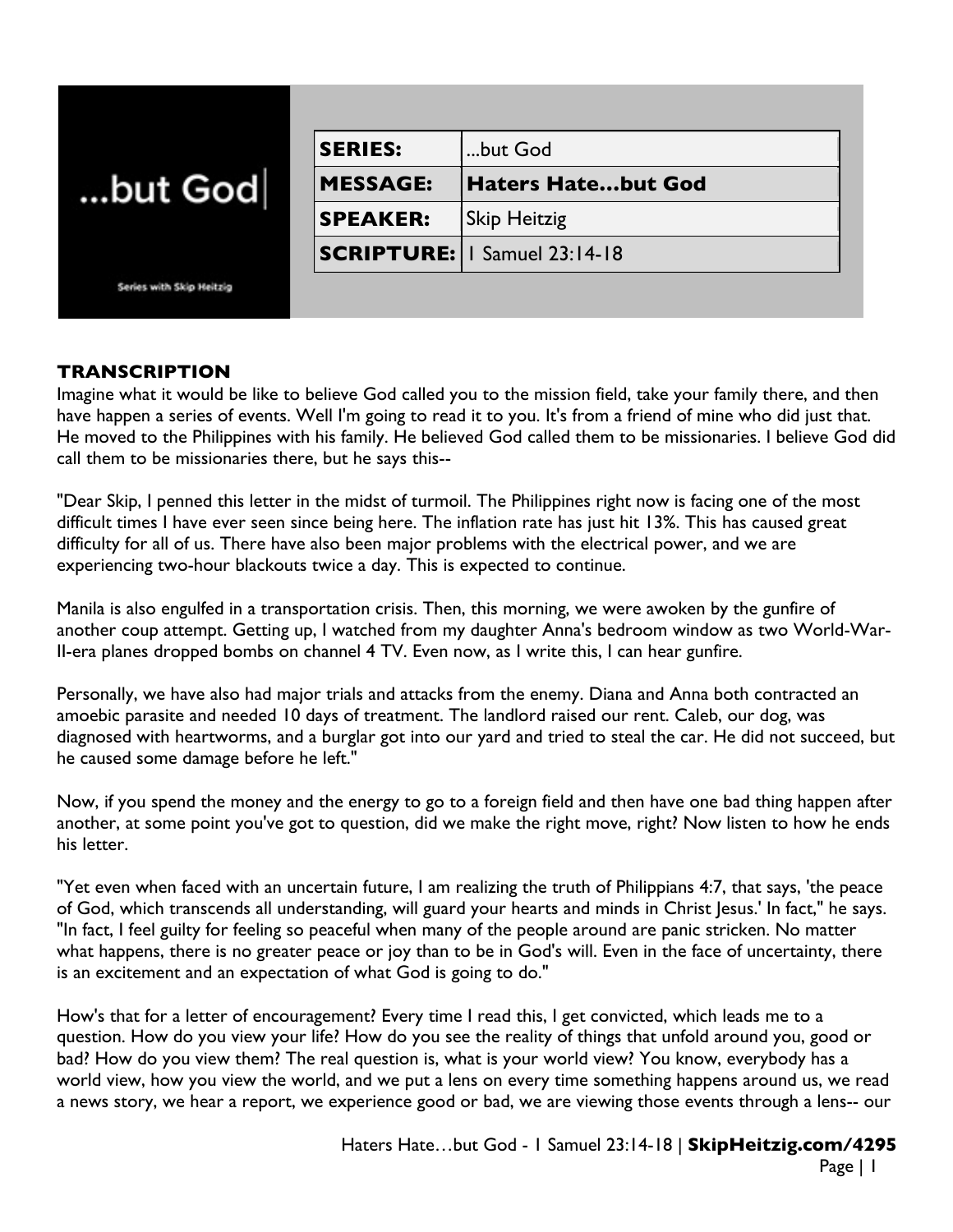world view.

Now the Bible, when you read it, has a very distinct worldview. It gives you a very unique lens. And the biblical world view in a nutshell is this-- that everything was created by God, that mankind made really bad first choices that caused disastrous results, that those results have lingered on in every generation, bringing death- physically, morally, and spiritually-- that God's plan was to let those results play out for thousands of years, while at the same time staging a rescue operation that would take care, first, of the sin problem, then eventually he would return to rule over a restored creation with those that he was sent to save. That's a biblical world view in a nutshell.

Now if you do not have that world view, if that is not your perception of things, then most of life is not going to make sense. In fact, what happens around you is going to seem very haphazard, very random, very arbitrary, cruel, and you'll be very lonely. If that is your world view, life is still going to sting, it's still going to hurt, will still be hard, but it's going to be much clearer and more satisfying.

And all of that can be boiled down to two words that we are considering in a series-- but God. We're going to be looking at how the Bible presents that reality, and every time it does, it puts that lens back on. This is how to view your life. No matter what happens up to that point, but God changes everything.

So we're looking at 1 Samuel 23. I'm going to begin around verse 13 or 14, and what I've done is come up with four statements, four axiomatic statements, or self-evident statements, self-clarifying statements that emerged from the text that we were reading. And the first one is a very simple one I think we would all agree with- bad things happen to good people. You know, it would wonderful if it was like, bad things only happen to bad people. Good things only happen to good people. But it's not that cut and dried. Bad things happen to good people. Let's see what happened to David.

1 Samuel 23, verse 13 is the end of a previous paragraph, but let's connect them. "So David and his men, about 600, arose and departed from Keilah--" a little town on the border with the Philistines-- "and went wherever they could go. Then it was told Saul that David had escaped from Keilah; so he halted the expedition. And David stayed in the strongholds in the wilderness, and remained in the mountains in the Wilderness of Ziph. Saul sought him every day, but God did not deliver him into his hand. So David saw that Saul had come out to seek his life--" that is, to kill him.

"And David was in the Wilderness of Ziph in a forest. Then Jonathan, Saul's son, arose and went to David in the woods and strengthened his hand in God. And he said to him, 'Do not fear, for the hand of Saul my father shall not find you. You shall be king over Israel, and I shall be next to you. Even my father Saul knows that.' So the two of them made a covenant before the Lord. And David stayed in the woods, and Jonathan went to his own house."

All right, this is David we're talking about. This is the guy of whom it is said, he was a man after God's own heart. This is David. This is the future King of Israel. This is the ancestor of our Lord and Savior Jesus Christ. This is David. This isn't Cain, this isn't Saul, it's not Haman, it's not Judas, it's not Herod the Great-- it is David, the central figure in God's plan of redemptive history at this particular time in history.

And yet, he is suffering. He's being chased and hunted. His life is in danger. And all of that shows us a very selfevident truth-- that bad things happen to good people, that suffering is not a measure of goodness or godliness, that it's not like some cosmic karma that happens. It's like, boy, a lot of bad stuff happened to that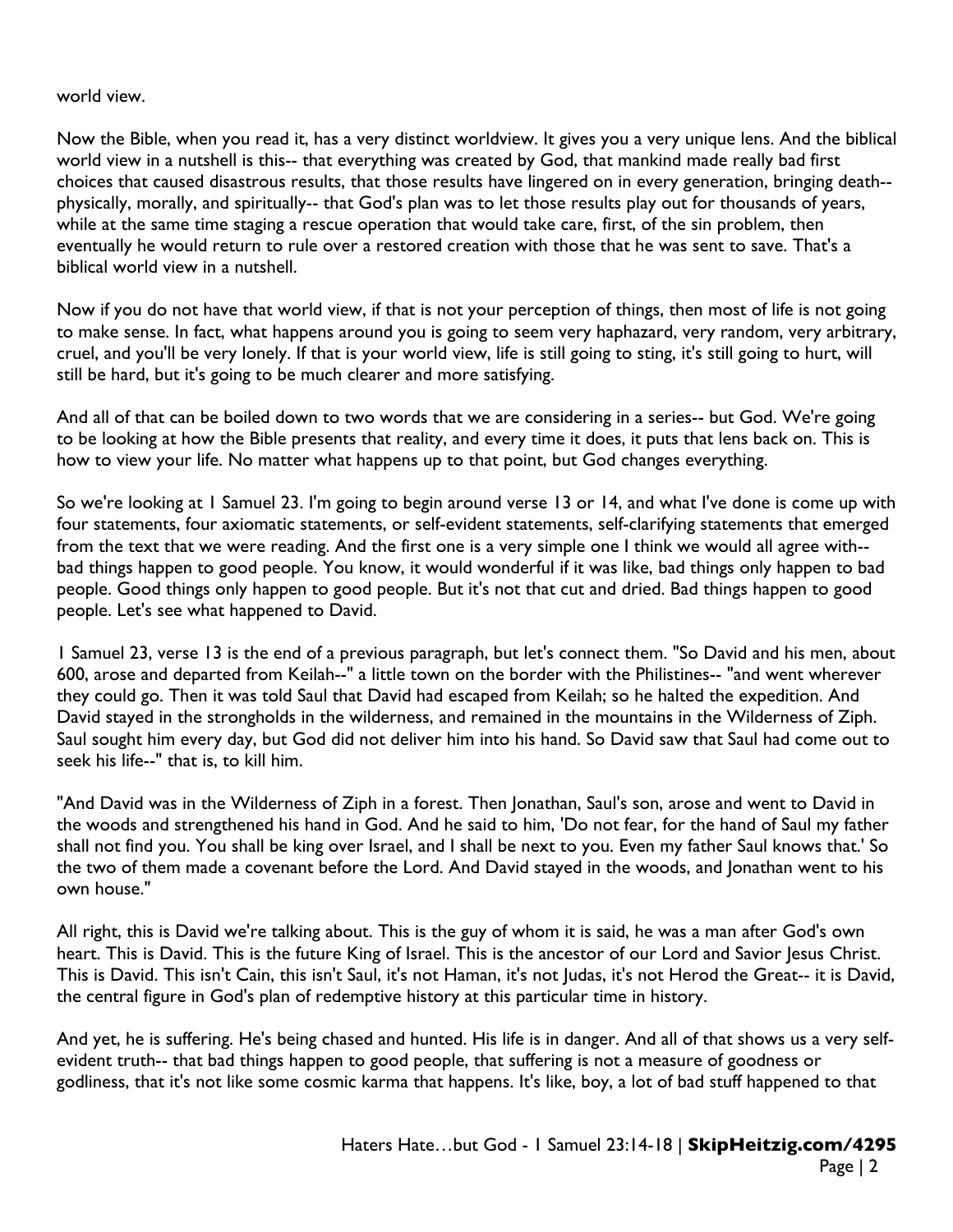family. It must mean they're doing bad things. That's not always the case.

In fact, Jesus put it this way-- God causes the sun to rise on the evil and the good, and he sends rain on the righteous and the unrighteous. What we are seeing here play out is the effect of a very jealous king named Saul-- jealous of David, jealous of David's calling, jealous of David's capabilities, forcing David to flee and live for years-- in fact, some believe up to a decade-- as a refugee.

So the language here, the names that are mentioned, the places that are mentioned here in the text are somewhere in the region between the hill country of Judea and the Dead Sea region. There's a lot of ravines, a lot of rocks and caves, places to hide, and that's where David is. You probably know this, but some of the psalms that are written in the Book of Psalms written by David were written during this period of time, this decade of time while he was fleeing and he was suffering, and they're very moving psalms.

One of them is Psalm 63 that we believe could have been written during this time, and it's because the very top of the psalm says this-- a psalm of David when he was in the wilderness of Judah. That's probably this time. Now that's a psalm you're familiar with. He says, "Oh God, you are my God. Early will I seek you. My soul thirsts for you. My flesh longs for you in a dry and thirsty land where there is no water. So I have looked for you in the sanctuary to behold your power and your glory, because your loving kindness is better than life. My lips shall praise you. Thus I will bless you while I live. I lift up my hands in your name."

It's the story, it's the psalm of somebody longing to go back to the central sanctuary worshipping with his people, but is forced to be out in the dry desert areas as a refugee because his life is in danger. Question- what did David do to invite this kind of mistreatment from King Saul? Answer-- absolutely nothing. He didn't do anything bad to Saul. He didn't say bad things about him. He didn't try to stage a coup to take over. He was faithful, he was diligent, he was obedient, he did everything the king wanted him to do, he took care of some of Israel's enemies, and yet this.

In fact, he brings this point up in another psalm-- Psalm 59, certainly written during this period, when David writes, "The mighty--" that is Saul and his armies-- "The mighty gather against me not for my transgressions nor for my sin, oh Lord. They run and prepare themselves through no fault of mine." David is not saying that he is sinlessly perfect. He is just saying, I am not suffering because of my sin. I didn't bring this on because of my sin or my disobedience. So sometimes bad things happen, and there's no direct cause and effect correlation. Bad things happen to good people.

Now, when this all started is when David, just a kid, just a shepherd boy, goes to the front lines of the battle and sees this big lug of a Philistine named Goliath, and he defeats him. David kills Goliath. It's a story we're all familiar with. Well, after that battle is done and everybody's going home-- King Saul is going home with his army, and as he's going back home, Saul leading his armies after David got the victory, the people of Israel meet the armies, and they're singing, and they're dancing, and they're partying, and the Bible says the women are singing a song, and here's the lyrics-- "Saul has slain his thousands, and David has slain his tens of thousands."

Now first of all, the women were singing that song, which didn't go over well with a very egocentric King Saul, and apparently everybody knew the lyrics to this song, because everybody was singing it. It hit the top of the charts, and his name is in the song, but it's compared to David, who has slain his tens of thousands. So he gets all in a huff and decides to get very jealous of David, saying, well, what more can he have but the kingdom?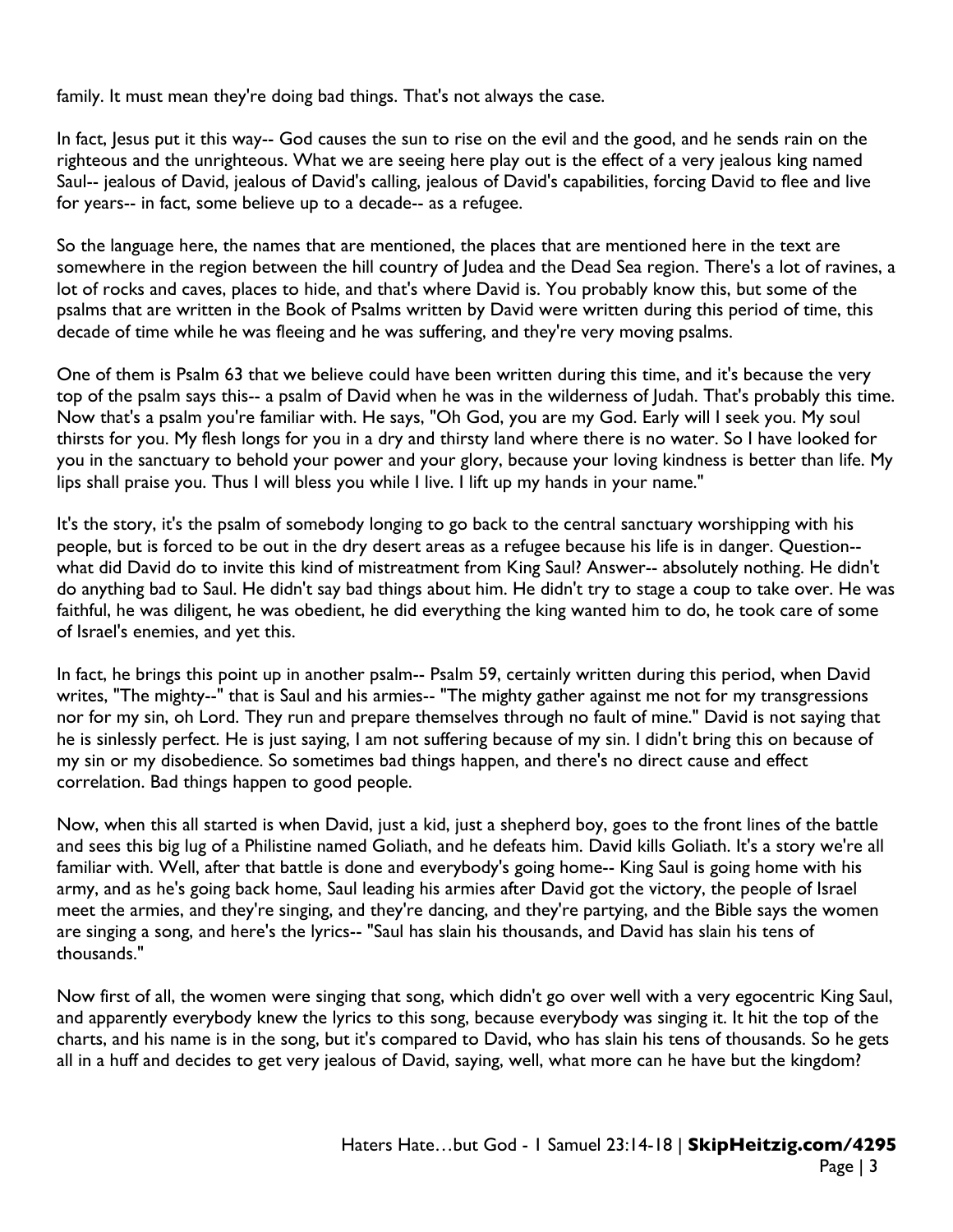So from that moment on, the Bible says a jealous eye was cast toward David. A couple of chapters later, when David is in Saul's presence, Saul grabs his spear and throws it, trying to play pin the spear on the musician, but he ducks. David leaves the room, and so Saul comes up with another plan. I've got to get rid of this kid. I'm jealous of him. And it says that he said, I know what I'm going to do. I'm going to give David-- my enemy that I want to kill-- I'm going to give David my daughter, that she may become a snare to him. How would you like to be the daughter of that creepy king, using you as a pawn to kill somebody he doesn't like?

Well long story short, while they are together, they're married, they're in the same house, Saul seeks to kill him. David escapes once again. Now, from that moment on, for all of these years, David is suffering as a refugee hunted by the king, and it's probably the lowest moment in David's life, as expressed in some of those psalms that I mentioned.

But I've got to tell you something. I'm going to make a confession to you. It's going to sound a little cruel, but I am so glad that David suffered, and I bet you are too, because out of that suffering was produced all of those magnificent psalms, many of them that when we read bring encouragement to us. And you read them go, David went through that? That very deep stuff that still ministers to millions of hearts around the world.

The music of the sanctuary is often forged in the trials of the Saints. We benefit from it. Spurgeon said, "God gets his best soldiers out of the highlands of affliction." Now I'm bringing this up as the first major point, because sometimes, if you listen to some believers, you get the idea that they're saying, well, once you come to Christ, all your problems go away. Now is that true?

Well, in one sense it's true. Your biggest problem goes away. You're not going to Hell. That's a big problem, and that's your biggest problem. That goes away, but you get a whole bunch of new problems. You now have a target on your back, and all the minions of the Hell and Satan himself will target you. Oh yes, you still have victory, God gives you incredible promises to get through that and be overcomers, but that does not mean life is a downhill slide from that point on. Good things happen to bad people.

I want to lead you to a second truth that is self-evident in our story. Not only bad things happen to good people, but bad people can't stop a good God. Bad people can't stop a good God. Now we come to the very crux of this passage in verse 14. Second sentence, second part of verse 14-- "Saul sought him every day, but God did not deliver him into his hands."

Now those two words change the story. Those two words pull back the curtain of God's providential care. As James Montgomery Boice said, "If you understand those two words-- but God-- they will save your soul. If you recall them daily and live by them, they will transform your life completely." Verse 14, these two words introduce us to the truth that there is a divine sovereign hand ruling the universe, so that even though bad things happen to good people, even though bad things happen to God's good people, it's not the end of the story.

The story continues-- but God. When you have a supreme, all-powerful, universal ruler, malicious plans won't succeed. Now let me restate that. When you have a supreme, all-powerful, universal ruler, malicious plans won't always succeed. Sometimes they do succeed. In fact, in this case, they did succeed for a while. How long did I say David was running from Saul? 10 years. 10 years of suffering. 10 years as a refugee. 10 years living away from his home. 10 years in caves. All because of this madman, this crazy, jealous king. God allowed that to happen.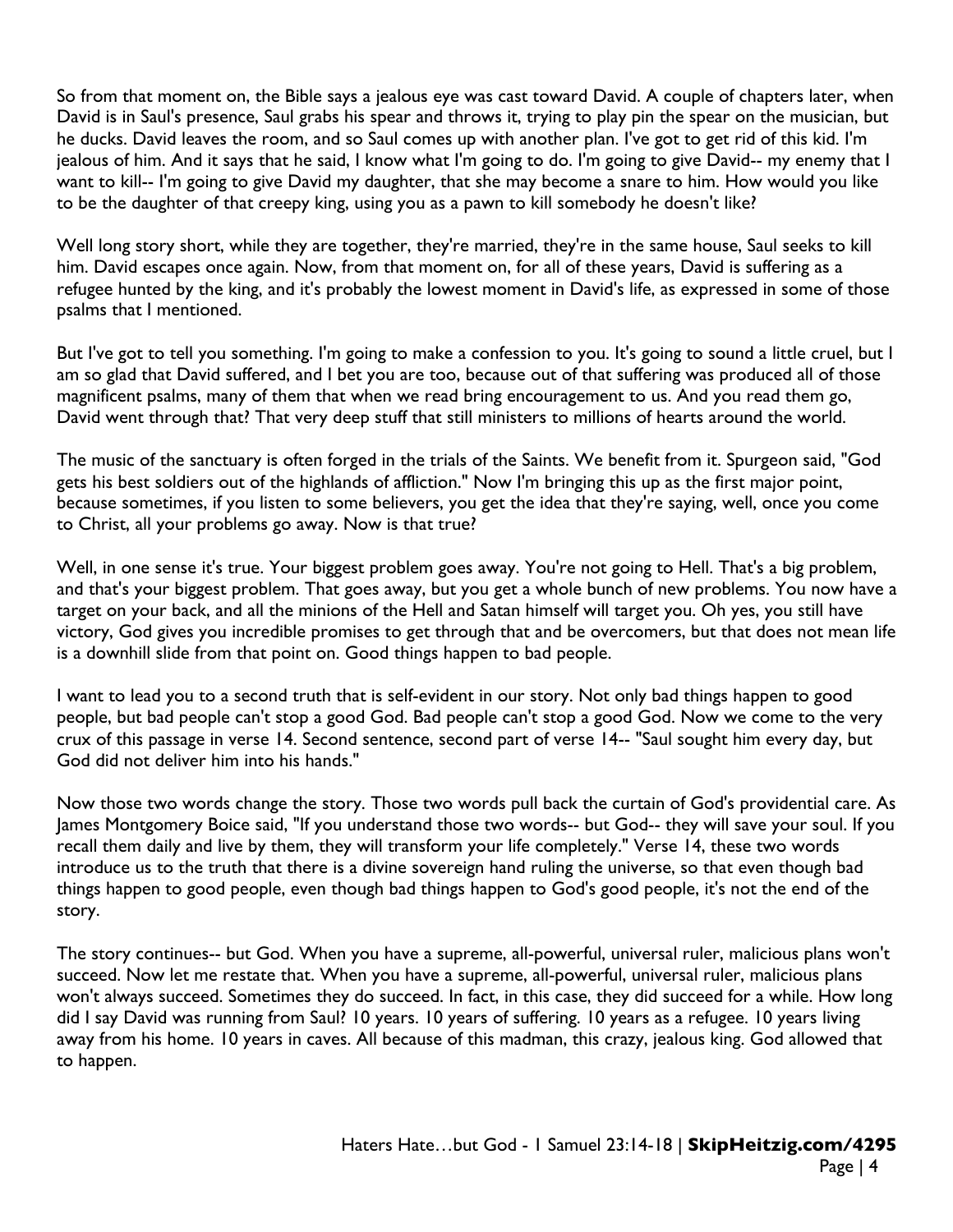But Saul was only allowed to go so far and no further. He was allowed to display that maniacal, crazy behavior only up to a point, and then God stepped in. And when did God step in? When it served God's purpose. So all of this was allowed to happen, but when it didn't serve God's purpose, it stopped.

Maybe your wheels are spinning. You're going, what do you mean served God's purpose? Are you telling me that it served God's purpose for David to suffer 10 years? Uh-huh. Sad to say, but yes. It served God's purpose for David to suffer 10 years. Why? Well I think you know the answer to that question. I think you know that suffering can sometimes be beneficial, in fact, very beneficial to the life of a believer. If we were to have testimony time, and you were to tell me your story or stories, I bet several of you would say something like, it was a dark time. It was a very dismal time. I was so discouraged, I didn't see any way out, but then this is what happened. This is what I learned. This is why I'm better because of it.

Spurgeon, once again-- he said so many good things. He said, "The hardest hearted, most unlovely Christians in all the world are those who have never had much trouble, and those who are the most sympathizing, loving, and Christ-like are those that have suffered the most affliction. The worst thing that can happen to any of us is to have our path made too smooth." That's amazing. "The worst thing that can happen to any of us is to have our path made too smooth."

But here's the good news-- there is a limit. There is a limit, and the limit is when it violates God's purpose. Now what's God's purpose for David? He's going to be the next what?

King.

King. So for him to be the next king, he has to live, not die. That's why we read, "Saul sought him everyday, but God did not deliver him into his hands." So up to a point, this guy is crazy and maniacal, but God wouldn't allow that to happen. That's the difference. It's a profound truth.

Remember the story of Job, the book we sort of love but not really? So Job, he was godly. He was the godliest guy on the earth. God even bragged that to Satan. But there's this conversation between Satan and God in chapters one and two, and God allows Satan to go against Job up to a point. Remember, the thing is, don't touch his person. So things around him happen where his life caves in with his loved ones.

Second chapter, God says, OK, you can go further, but don't take his life. Spare his life. At each point, Satan was under the parameters of a sovereign God, under the permission of God up to a point and no further. Satan is on a leash. Sometimes I think it's a little too long, but that's God's business.

Then you go to the New Testament, Mark chapter 8. A demon-possessed man-- there's not just one, but several demons in this man, and the demons say to Jesus, permit us-- listen to the language-- permit us to go into that herd of swine. They had to get permission. They only acted and reacted upon permission of a sovereign God. What does that mean? It means this-- all of humanity, all the angels in heaven, all the demons of hell, and Satan himself operate under the strict parameters of a sovereign God. So only by permission.

And only for God's purposes, and these two words-- but God-- introduce us to that truth. Those two words introduce us to the truth, that God's ways are behind the scenes, but he moves all the scenes that he is behind. This is what's happening in the natural world. But God is acting. What this means to you personally is that if you are going through a fiery trial, that God has his eye on you and his hand on the thermostat. He's watching. He knows how long you've been in there. He knows how hot it's getting. He didn't walk away and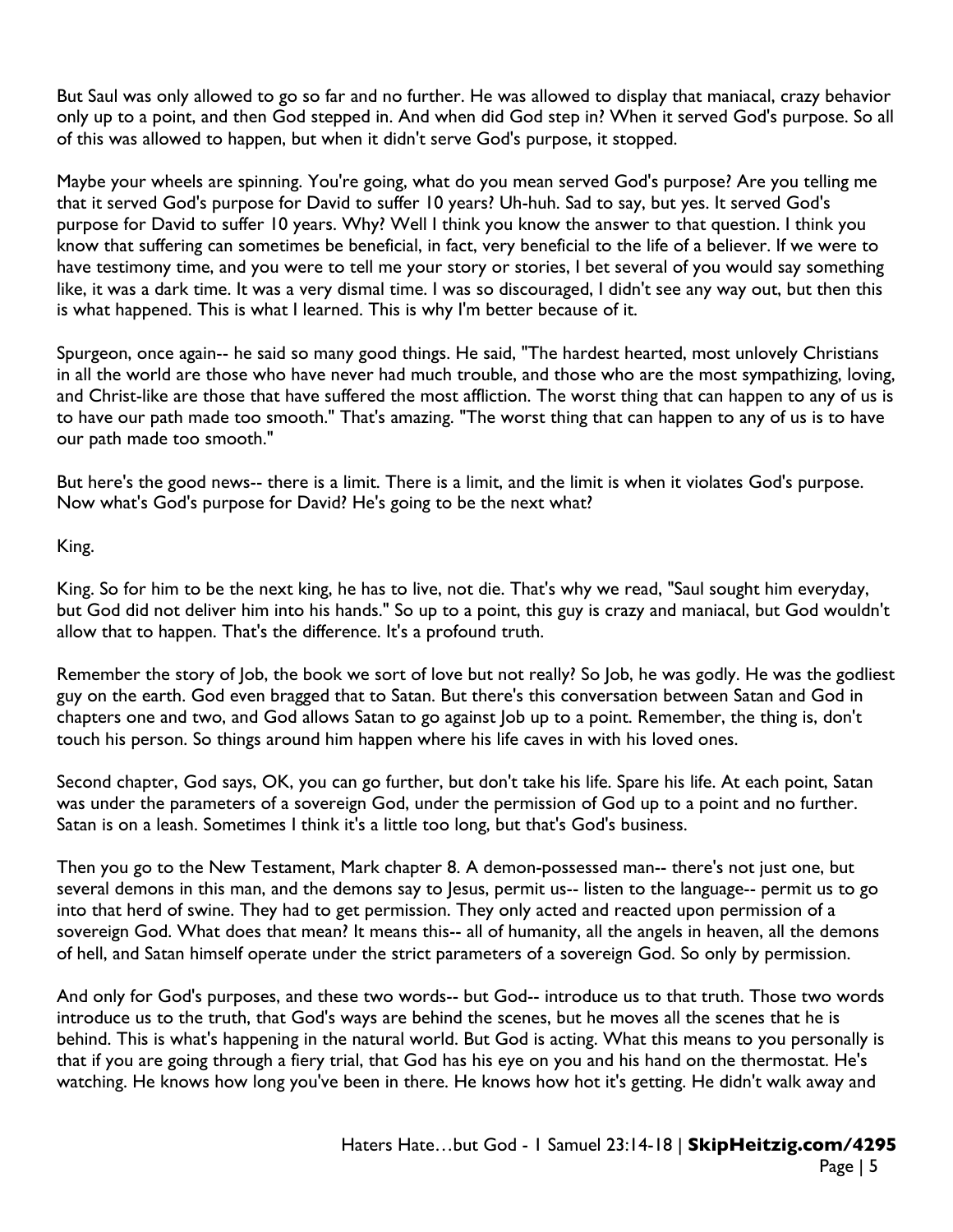forget. He didn't have ADD. He never says, oops. Oh, that poor Christian crispy critter. I've left him in an hour too long. He's really burnt by now. I'd better get him out.

He's got his eye on you and his hand on the thermostat. Now what this means even further, if I boil it down, is a profound truth. You are invincible until God is done with you. You are invincible until God is done with you. In Revelation 11, there is a story in the end times of two witnesses that come to the earth. They have miraculous powers, and the world knows about them, they see them, but there is a remarkable text that says, "and when they had finished their testimony, the beast that ascends out of the bottomless pit came against them and killed them." They died. When did they die? When they had finished their testimony.

So you are invincible until God is done with you, and once God is done with you, can I just say, who wants to be around here anyway? It's like, well, there's heaven waiting. I'll take that. When God's done with me, get me out of here. I'm out of town. So bad things happen to good people, but bad people can't stop a good God. Here's the third truth, a self-evident, axiomatic truth from this passage. A good God doesn't negate good sense.

Now look at verse 15 for a moment. God has just not delivered him into the hand of Saul, verse 14, but look at verse 15. So David saw that Saul had come out to seek his life, and David was in the Wilderness of Ziph in a forest. That means he was looking for cover amongst foliage so that he wouldn't be spotted. Now this is amazing. Why didn't David just throw caution to the wind? I mean, if God is sovereign, and God's God-- God can deliver anybody, why didn't David just walk out in the open and go, oh Saul, here I am! You can't touch me!

Answer-- because David is not an idiot. He hid. He made all the right choices. The fact that God is running the universe doesn't turn David into a fatalist. He used every means at his disposal to protect himself. He's still using his mind, he's still applying evasive strategies to get out of a predicament, because David believes both in the sovereignty of God and in the responsibility of man. He believed that God did not deliver him into Saul's hand. Why should he deliver himself into Saul's hand?

I bring this up because I find many people very passive in their view about God's sovereign nature. When you talk to them, it's sort of like they feel they're just passengers along for God's wild ride, and they have absolutely no responsibility, no duty. Whatever happens is what God wanted to happen, so why should I think, or deliberate, or plan, or organize, or strategize? David did not think this way. David thought this way-- God may deliver, but I have to duck. I still have to use my common sense and do everything I can, because this is what God might use to deliver me from Saul's hand. So he believed that God's sovereignty is enmeshed in man's responsibility.

Now in the New Testament, Jesus gives a parable. I've always found it an interesting parable. It's sort of out of left field. It throws a lot of people when they read it. It's in Luke chapter 16, I believe. It's called "The Parable of the Shrewd Manager." It's the story of a manager who works for the owner of the business. The owner of the business is about to fire him, he knows it, so he goes to all of the clients of the owner and cuts a deal with them. How much do you owe my master? Just cut the debt in half. It's a very illegal-- it'd land him in jail today.

It was illegal, self-serving, but he was using his present clout to think of his future. And it says the owner of the company finds out about the manager and actually commends him, not because he stole from him, which he did, but he commands him for thinking far enough in advance to plan and hedge his bet for his own future. What's the point of the parable? Jesus says this in closing it off-- he's making a point about using our heads. He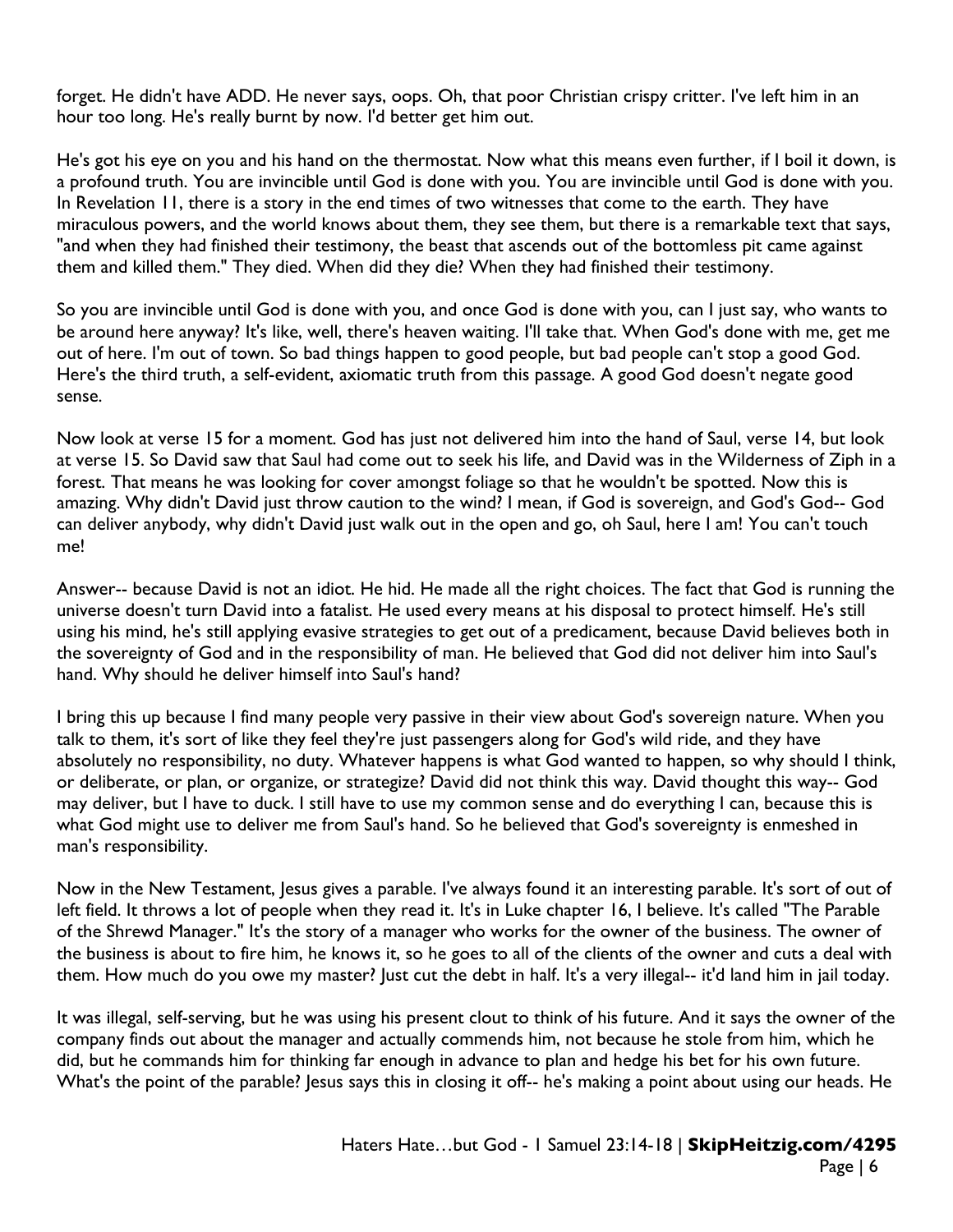said, "For the people of this world are more shrewd in dealing with their own kind than are the people of the light."

That's an amazing statement. He's saying sometimes unbelievers are smarter than believers in thinking through and planning and strategizing their future. He's using a negative example to give a good point.

There was a man in New York City. Walked into a bank and asked for a loan. A loan officer came out and introduced himself. He said, how much you want? He goes, I want \$5,000. I'm going to Europe on business. I'll be back in two weeks. I'll pay it back in two weeks. You need \$5,000? Yes, sir. He goes, well, for us to loan you \$5,000, we need some sort of collateral. We need some sort of security. What have you got? The guy who wanted the loan pulled out the keys to his Rolls-Royce and says, it's parked right out in the front. Would that be enough security? And the guy said, well, that would be plenty.

So everything checked out. The man got the loan, walks out of the bank with the \$5,000. Meanwhile, an employee of the bank takes the keys, gets in the Rolls-Royce, drives it under the bank in the parking garage underneath in secure parking. In two weeks, the businessman returns from Europe, pays back the \$5,000 plus the interest, which was \$15.41.

The loan officer approached the man and said, listen, thank you for your business, but while you were gone, we did a little checking, and we discovered you're a multimillionaire. You don't need a \$5,000 loan. So why would you come in here to get a loan for \$5,000 when you're a multimillionaire? The man smiled, and he said, where else in New York City can you park a car in a secured area for two weeks for only \$15.41? That's why he was a multimillionaire. That boy wasn't playing checkers, he's playing chess. He's strategizing his move.

Back to what Jesus said, the people of this world are more shrewd in dealing with their own kind than are the people of light. Listen-- while God is being sovereign, make sure you're being sensible. That's the truth of this. Bad things happen to good people, bad things can't stop a good God, and a good God doesn't negate a good sense.

That brings us to the fourth and final truth that emerges, self-authenticating truth from this passage, and that is, bad times call for good friends. Verse 16 introduces such a friend. "Then Jonathan, Saul's son, arose and went to David in the woods, and strengthened his hand in God. And he said to him, 'Do not fear, for the hand of Saul, my father, shall not find you. You shall be King over Israel, and I shall be next to you. Even my father Saul knows that.'"

It's a pretty remarkable statement because Jonathan is the son of King Saul, which means, in that day and age, the way kingdoms worked, when the father dies, who's the next king? Son. So the next king after Saul would have been Jonathan. Jonathan says, you're the man after God's own heart. You're the next King. Not me. I'll just be next to you. Even Dad knows that.

So verse 18-- "The two of them made a covenant before God, before the Lord, and David stayed in the woods, and Jonathan went to his own house." David's hiding, trusting in a sovereign God, but even though he's trusting in a sovereign God who did deliver him, he's discouraged. He's weak. He's fearful. That's why his buddy says, don't fear. You don't walk up to somebody with a big smile saying don't fear. You don't say to somebody who's very confident, don't fear. It's a nonstarter. It makes no sense. You say that to somebody who's fearful.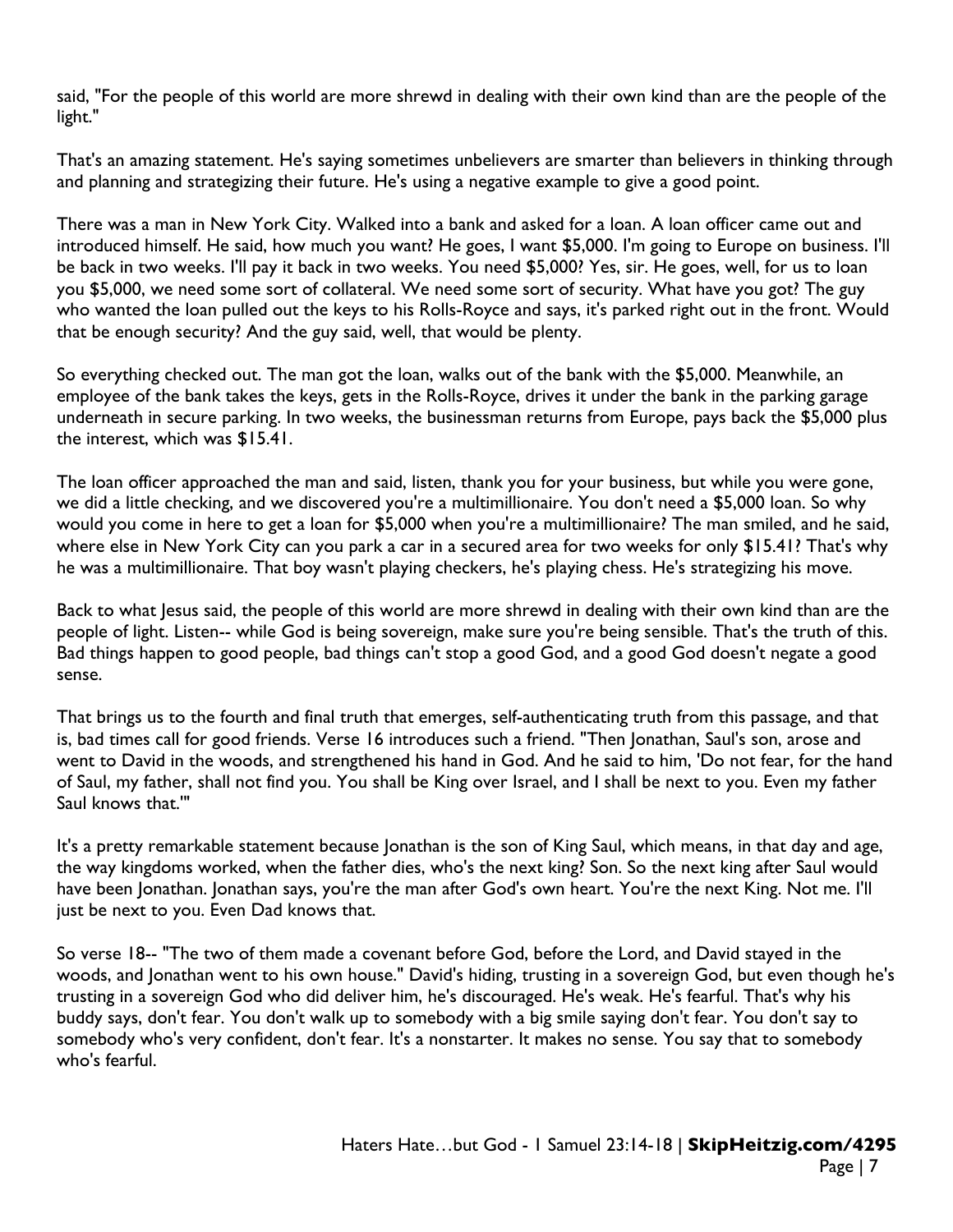We know David was fearful and discouraged because many of the psalms we have written during that period expressed that fear, that discouragement-- pouring out his heart, weeping before the Lord. Enter Jonathan. It says he strengthened his hand in God. He encouraged him to be strong in the Lord.

Listen, you might be a strong believer, but all believers experience discouragement. All believers experience setbacks. All believers experience low moments of wondering, of second guessing, and their faith goes back and forth. All of us, even the greatest. When you think of Elijah the Prophet, you think of somebody who's bold, right? Unafraid, right? Keeps going, right? That was chapter 18 of First Kings, where the prophet stands with great power of God, and calls fire down from heaven.

Very next chapter, he's running from King Ahab and Queen Jezebel. Gets down to the Sinai desert, perks his head up toward heaven, he goes, God, it's enough. Take my life. He goes from victory to suicidal in one chapter. That's Elijah. That's discouragement. When you think of Paul the Apostle, you think of somebody bold, assertive-- put me down, I'll get back up, but he writes to the Corinthians and he says, "We were burdened beyond measure and above strength so that we despaired even of life."

That's why at times like that, you need friends like this. Every David needs his Jonathan. Every discouraged person needs his encourager. Don't you love it that Jonathan comes to encourage him. He didn't say, hey, come on, man. You're David. You're the man after God's own heart. You're mister psalm writer. What's up with your discouragement? No, he meets them there. He knows David loves the Lord, but he turns his thought back to God. The best friend you can ever have is somebody who turns your thoughts back to the God you love. Jonathan does that.

By the way, their friendship was forged over their mutual love for God. When Jonathan saw David's zeal for the Lord as he stood before King Saul and he said about Goliath, "He's defied the armies of the living God," as he stood before Goliath and he said, "You come to me with a sword, a spear, and a javelin. I come to you in the name of the God of Israel whose armies you have defied." Jonathan hears this little kid talking about his trust in God, and every time he heard it, he said, amen. I like this guy. And from that moment on, they formed a covenant. It says, "their hearts were knit together," and they became friends.

So the long and short of it is this-- David was being chased and attacked by Saul, but God kept him safe. David was feeling weak and discouraged, but God sent him Jonathan. David was being hated by the king, but God would one day make him the king. So, back to those two words-- but God. If you can live your life with the truth of those two words, then you can live like my friend who went to the mission field in the Philippines and said, man, all this bad stuff is coming down, but I am living with the peace of God in anticipation and expectation of what God might want to do.

I'm praying that all of us will learn to look for the but God in our lives. You may not see it right away. It may take years, and then you'll look back on a situation and go, wow, God was in that. I hated that car accident I was in. I saw no point of that, but then I watched how the Lord used that. I'm praying that you'll learn to live in expectation and anticipation, that but God inserted into your life can change it whole.

Father, we thank you for stories such as this, the stories that highlight these two life-altering, life-changing words-- but God. Once God is introduced, once you are put into a situation, once we view you, and we put on the lens of a biblical worldview, everything is remarkably different. Everything that didn't make sense, we believe, will one day fall into place. Everything that seems so random and haphazard is orchestrated, somehow, on multiple levels by an all-powerful sovereign God.